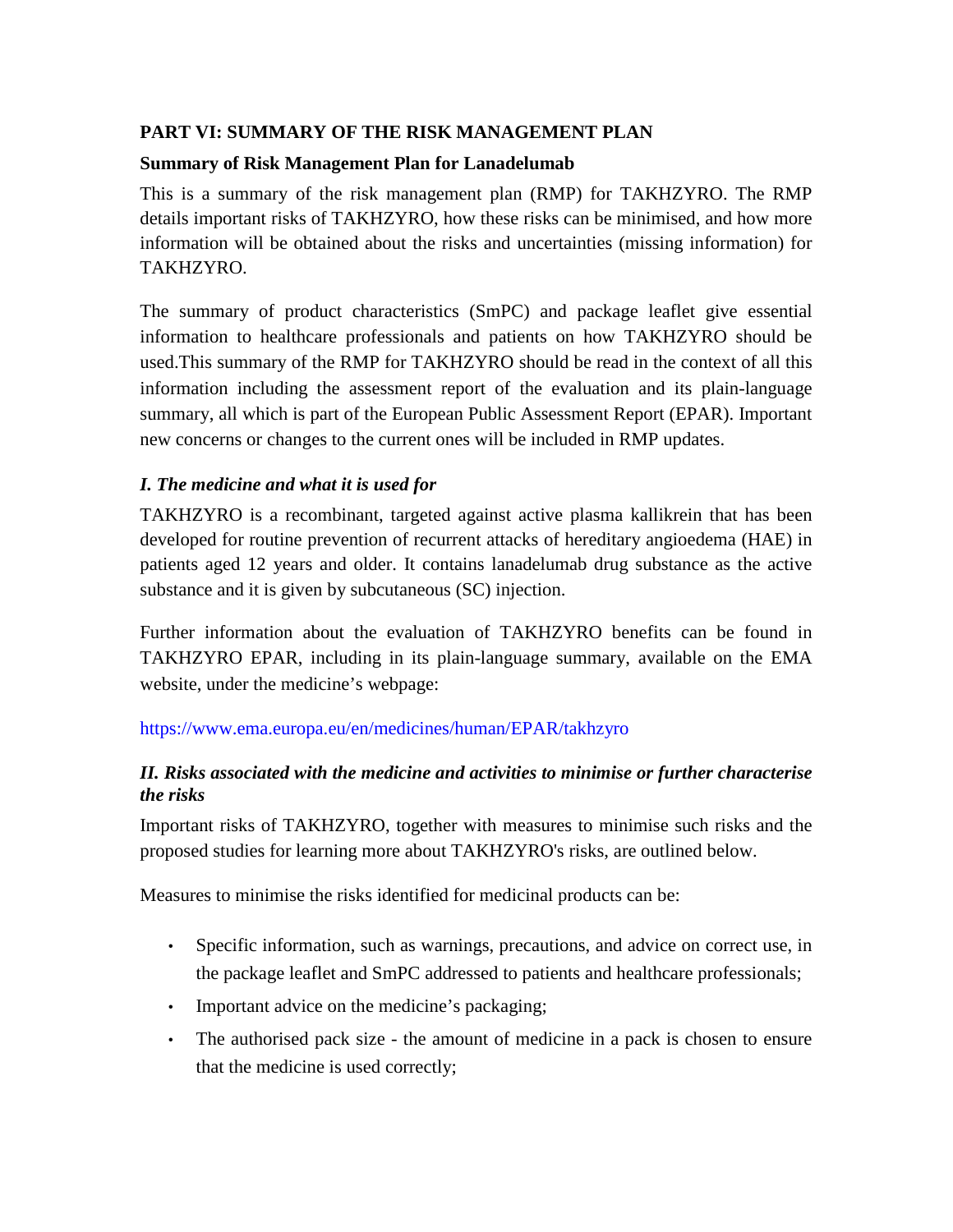• The medicine's legal status - the way a medicine is supplied to the patient (e.g. with or without prescription) can help to minimise its risks.

Together, these measures constitute routine risk minimisation measures.

In addition to these measures, information about adverse reactions is collected continuously and regularly analysed including PSUR assessment so that immediate action can be taken as necessary. These measures constitute routine pharmacovigilance activities.

If important information that may affect the safe use of lanadelumab is not yet available, it is listed under 'missing information' below.

#### *II.A List of important risks and missing information*

Important risks of lanadelumab are risks that need special risk management activities to further investigate or minimise the risk, so that the medicinal product can be safely administered. Important risks can be regarded as identified or potential. Identified risks are concerns for which there is sufficient proof of a link with the use of lanadelumab. Potential risks are concerns for which an association with the use of this medicine is possible based on available data, but this association has not been established yet and needs further evaluation. Missing information refers to information on the safety of the medicinal product that is currently missing and needs to be collected (e.g. on the longterm use of the medicine).

| Important identified risks | Hypersensitivity                               |  |
|----------------------------|------------------------------------------------|--|
| Important potential risks  | Immunogenicity<br>٠                            |  |
|                            | Liver Toxicity<br>٠                            |  |
| Missing information        | Long-term safety in paediatric population<br>٠ |  |
|                            | Long-term safety in adult population<br>٠      |  |
|                            | Use in Pregnancy and Lactation<br>٠            |  |

**Table VI-1. List of Important Risks and Missing Information**

#### *II.B Summary of important risks*

#### **Table VI-2. Important Identified Risk: Hypersensitivity**

| Evidence for linking the<br>risk to the medicine | Evidence source from clinical findings                                                                                                   |
|--------------------------------------------------|------------------------------------------------------------------------------------------------------------------------------------------|
| Risk factors and risk groups                     | Important risk groups and factors that increase the probability of<br>experiencing hypersensitivity are (Chung, 2008; Vogel, 2010; Lenz, |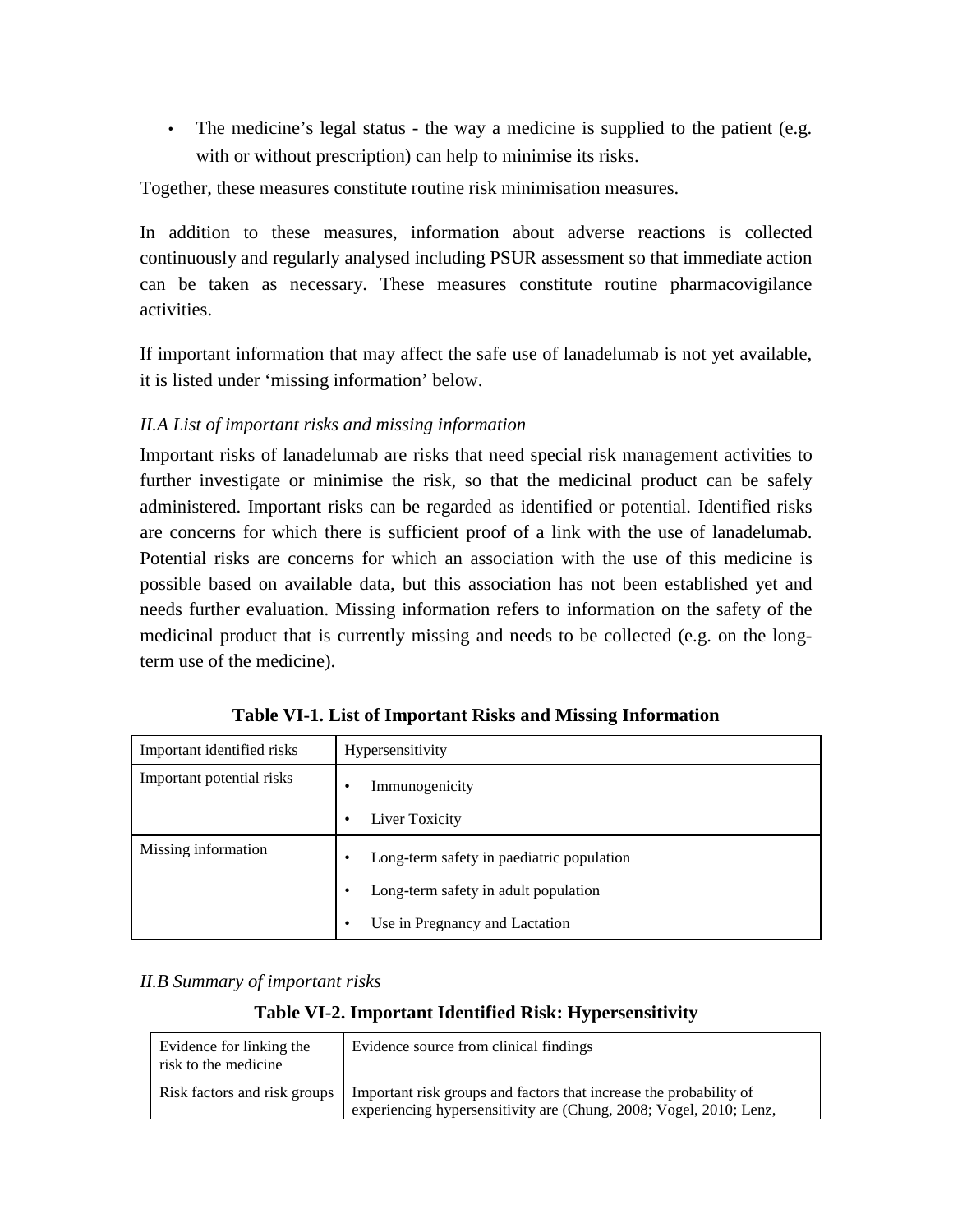|                   | $2007$ :                                                                                                                                                            |  |
|-------------------|---------------------------------------------------------------------------------------------------------------------------------------------------------------------|--|
|                   | Repeated exposure to drug leading to sensitization                                                                                                                  |  |
|                   | History of allergies (atopy, asthma, etc.) and drug hypersensitivity,<br>$\bullet$<br>particularly to any component of drugs or drugs of the same<br>chemical class |  |
|                   | Concomitant antihypertensive medication use including ACE-<br>٠<br>inhibitors or $\beta$ -blockers                                                                  |  |
|                   | Concomitant opioid use                                                                                                                                              |  |
|                   | Comorbid autoimmune disease, cardiac or pulmonary dysfunction.<br>٠                                                                                                 |  |
|                   | Presence of anti-drug antibody                                                                                                                                      |  |
|                   | Immune-compromised patients                                                                                                                                         |  |
|                   | Genetic factors <i>i.e.</i> , HLA haplotypes, may modulate the immune<br>response                                                                                   |  |
| Risk minimisation | Routine risk minimisation measures:                                                                                                                                 |  |
| measures          | SmPC sections 4.8<br>$\bullet$                                                                                                                                      |  |
|                   | SmPC sections 4.4 state management of hypersensitivity                                                                                                              |  |
|                   | Package Leaflet sections 2 and 4 explain how to detect early signs<br>and symptoms of hypersensitivity and reporting                                                |  |
|                   | Additional risk minimisation measures:                                                                                                                              |  |
|                   | None                                                                                                                                                                |  |
|                   |                                                                                                                                                                     |  |
| Additional        | Additional pharmacovigilance activities:                                                                                                                            |  |
| pharmacovigilance | DX-2930-04 (HELP Study Extension <sup>TM</sup> )                                                                                                                    |  |
| activities        | See section II.C of this summary for an overview of the post-<br>authorisation                                                                                      |  |

# **Table VI-3. Important Potential Risk: Immunogenicity**

| Evidence for linking the<br>risk to the medicine | Evidence from non-clinical and clinical data findings                                                                                                                                                                                                                                                                                                                                                                                                                                                                                                                                                                                                                                         |
|--------------------------------------------------|-----------------------------------------------------------------------------------------------------------------------------------------------------------------------------------------------------------------------------------------------------------------------------------------------------------------------------------------------------------------------------------------------------------------------------------------------------------------------------------------------------------------------------------------------------------------------------------------------------------------------------------------------------------------------------------------------|
| Risk factors and risk groups                     | Therapeutic monoclonal antibodies (mAb) have evolved from mice, to<br>chimeric and humanized derivatives, to fully human molecules (Wang et<br>al., 2009). Early, non-human biotherapeutics were expected to provoke<br>an immune response, as they would be recognised as foreign.<br>Recombinant human biotherapeutics, however, are not expected to evoke<br>an immune response in humans given their similarity to endogenous<br>proteins. Indeed, recombinant human proteins do display reduced<br>immunogenicity compared with non-human sequences (Wadhwa &<br>Thorpe, 2007), yet formation of anti-drug antibodies (ADA) was noted<br>after patient treatment with such therapeutics. |
| Risk minimisation<br>measures                    | Routine risk minimisation measures:<br>SmPC section 4.8 describe immunogenicity<br>Additional risk minimisation measures:<br>None                                                                                                                                                                                                                                                                                                                                                                                                                                                                                                                                                             |
| Additional                                       | Additional pharmacovigilance activities:                                                                                                                                                                                                                                                                                                                                                                                                                                                                                                                                                                                                                                                      |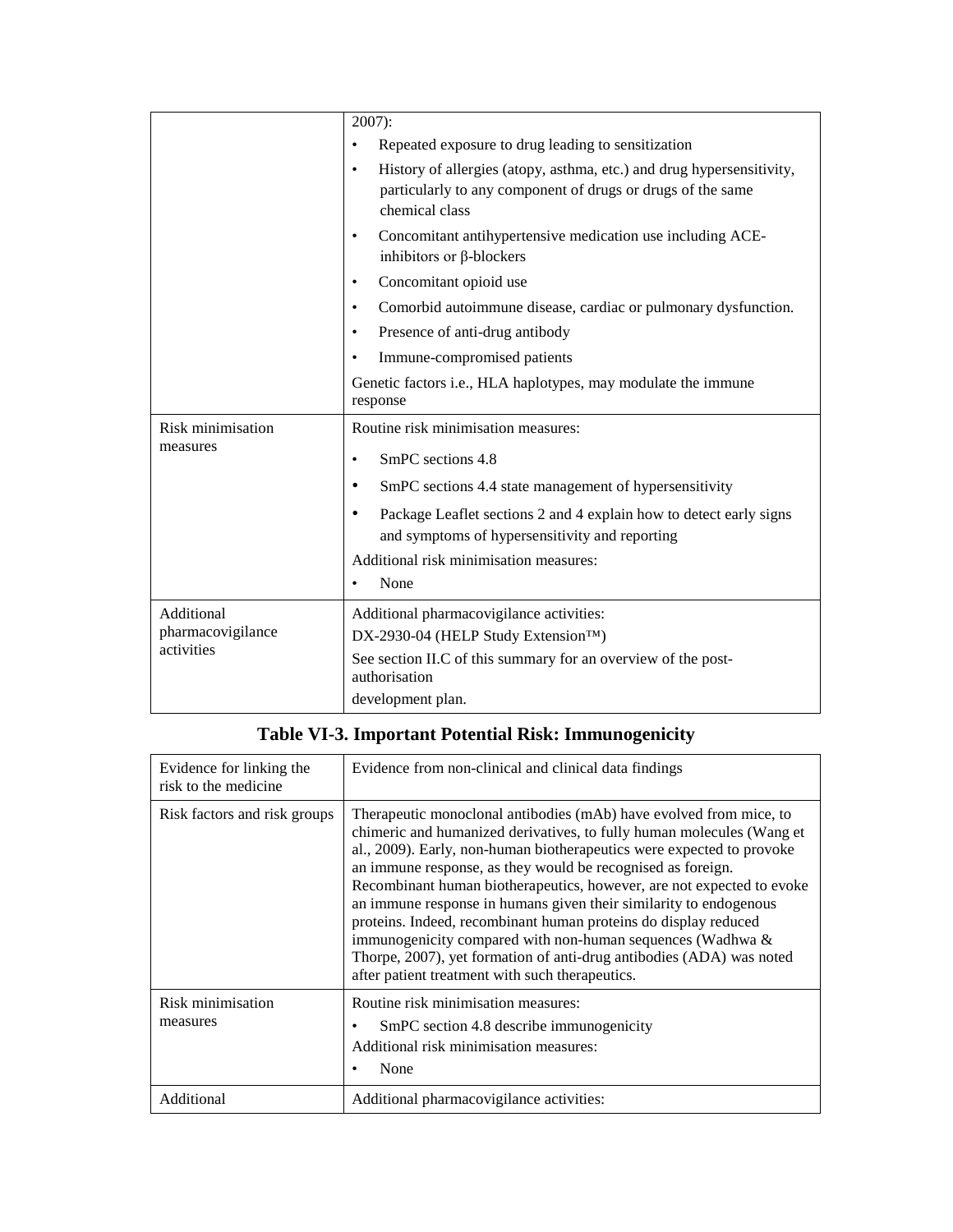| pharmacovigilance | DX-2930-04 (HELP Study Extension <sup>TM</sup> )                               |
|-------------------|--------------------------------------------------------------------------------|
| activities        | See section II.C of this summary for an overview of the post-<br>authorisation |
|                   | development plan.                                                              |

# **Table VI-4. Important Potential Risk: Liver Toxicity**

| Evidence for linking the<br>risk to the medicine | Evidence from clinical data findings                                                                                                                                                                                                                                                                                                                                                                                                                                                                                                                                                                                                                                                                                                                                                                                                                                                                                                                                                                                                                                                                                                                                                                                                                                                                                                                                                                                                           |
|--------------------------------------------------|------------------------------------------------------------------------------------------------------------------------------------------------------------------------------------------------------------------------------------------------------------------------------------------------------------------------------------------------------------------------------------------------------------------------------------------------------------------------------------------------------------------------------------------------------------------------------------------------------------------------------------------------------------------------------------------------------------------------------------------------------------------------------------------------------------------------------------------------------------------------------------------------------------------------------------------------------------------------------------------------------------------------------------------------------------------------------------------------------------------------------------------------------------------------------------------------------------------------------------------------------------------------------------------------------------------------------------------------------------------------------------------------------------------------------------------------|
| Risk factors and risk groups                     | There are no clearly identified risk factors or risk groups for potential TA<br>elevations with lanadelumab treatment. Data from the phase 3 placebo-<br>controlled study revealed that there were the same percent in TA<br>elevations regardless of treatment with placebo or lanadelumab - each<br>4.8%. Based on data from the Phase 3 studies, TA elevations were not<br>dose or exposure-related and were transient in nature. TA elevations were<br>variable and unpredictable, occurring anywhere from 1 week to 9 months,<br>making an at-risk period unable to be defined. It is important to note that<br>studies have found that the prevalence of elevated ALT levels are<br>approximately 6-12% in the general population (Fraser et al., 2007)<br>especially in those with risk factors for metabolic diseases such as type 2<br>diabetes mellitus (T2DM) or insulin resistance (IR) and non-alcoholic<br>fatty liver disease (NAFLD). Many subjects in the lanadelumab clinical<br>studies were obese, had T2DM or IR and/or had proven or suspected<br>NAFLD. In addition to the very high incidence and prevalence of obesity<br>and IR worldwide, NAFLD is the most common liver disease worldwide,<br>affecting $\sim$ 25% of the population (Younossi et al., 2018). Thus, it is to be<br>expected that patients with these metabolic conditions will be seeking<br>treatment with lanadelumab in the real-world setting. |
| Risk minimisation<br>measures                    | Routine risk minimisation measures:<br>SmPC section 4.8<br>Additional risk minimisation measures:<br>None                                                                                                                                                                                                                                                                                                                                                                                                                                                                                                                                                                                                                                                                                                                                                                                                                                                                                                                                                                                                                                                                                                                                                                                                                                                                                                                                      |
| Additional<br>pharmacovigilance<br>activities    | Additional pharmacovigilance activities:<br>DX-2930-04 (HELP Study Extension™)<br>See section II.C of this summary for an overview of the post-<br>authorisation<br>development plan.                                                                                                                                                                                                                                                                                                                                                                                                                                                                                                                                                                                                                                                                                                                                                                                                                                                                                                                                                                                                                                                                                                                                                                                                                                                          |

# **Table VI-5. Missing Information: Long-term safety in Paediatric Population**

| Evidence for linking the<br>risk to the medicine | Clinical Data                                                                                                                                                                        |
|--------------------------------------------------|--------------------------------------------------------------------------------------------------------------------------------------------------------------------------------------|
| Risk factors and risk<br>groups                  | Not applicable                                                                                                                                                                       |
| Risk minimisation<br>measures                    | Routine risk minimisation measures:<br>SmPC Label and Package Leaflet caution with use in children as<br>٠<br>there is limited information<br>Additional risk minimisation measures: |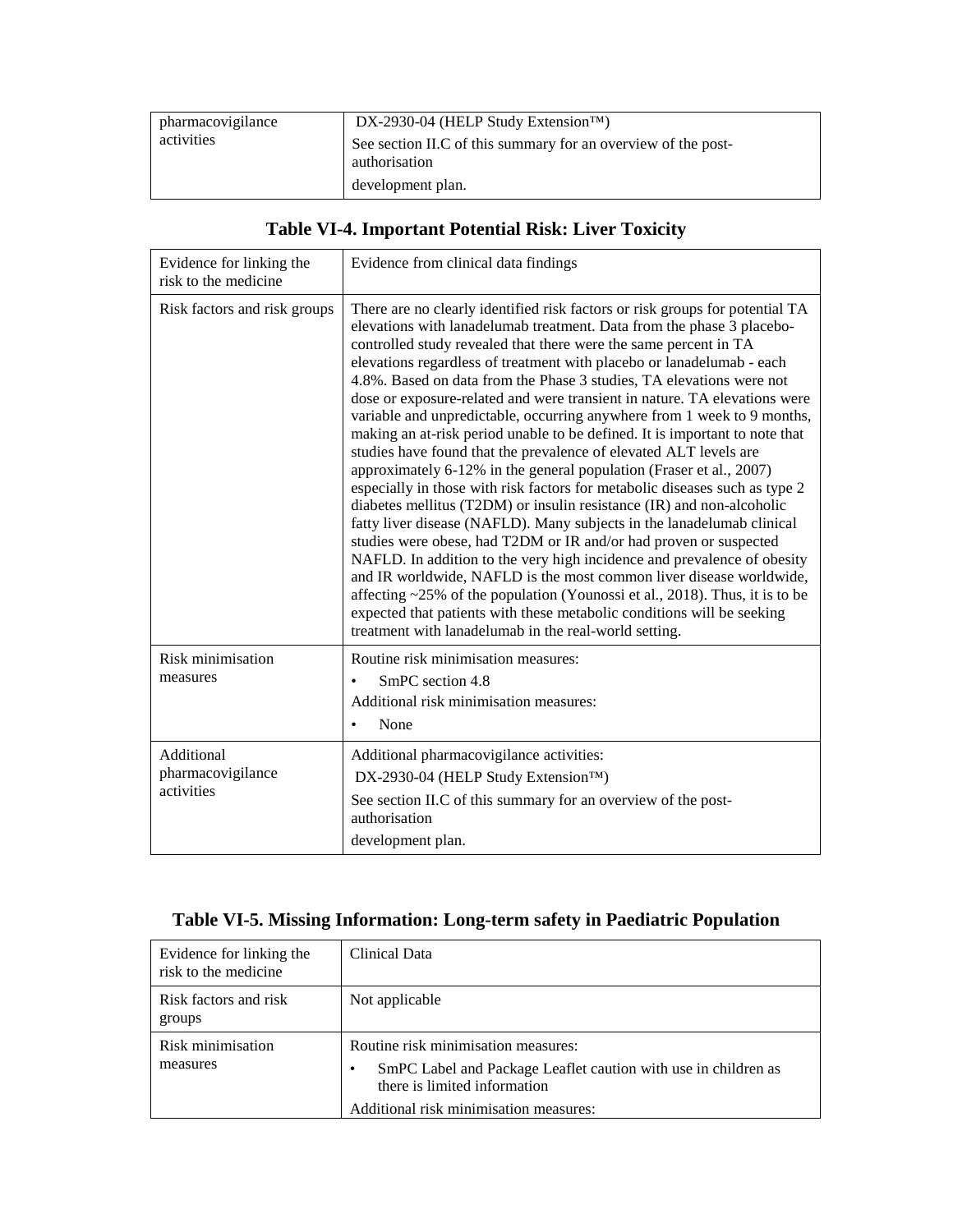|                                               | None<br>٠                                                                                                                                                                                           |
|-----------------------------------------------|-----------------------------------------------------------------------------------------------------------------------------------------------------------------------------------------------------|
| Additional<br>pharmacovigilance<br>activities | Additional pharmacovigilance activities:<br>DX-2930-04 (HELP Study Extension <sup>TM</sup> )<br>See section II.C of this summary for an overview of the post-<br>authorisation<br>development plan. |

# **Table VI-6. Missing Information: Long-term safety in Adult Population**

| Evidence for linking the<br>risk to the medicine | Not applicable                                                                                                                                                                                                                                                                   |
|--------------------------------------------------|----------------------------------------------------------------------------------------------------------------------------------------------------------------------------------------------------------------------------------------------------------------------------------|
| Risk factors and risk<br>groups                  | Not applicable                                                                                                                                                                                                                                                                   |
| Risk minimisation<br>measures                    | Routine risk minimisation measures:<br>No risk minimisation activities are proposed. Additional information<br>٠<br>will be available after completion of HELP Study Extension <sup>TM</sup> (DX-<br>$2930-04$ ).<br>Additional risk minimisation measures:<br>None<br>$\bullet$ |
| Additional<br>pharmacovigilance<br>activities    | Additional pharmacovigilance activities:<br>DX-2930-04 (HELP Study Extension <sup>TM</sup> ).<br>See section II.C of this summary for an overview of the post-<br>authorisation<br>development plan                                                                              |

# **Table VI-7. Missing Information: Use in Pregnancy and Lactation**

| Evidence for linking the<br>risk to the medicine | Not applicable                                                                                                                                                                        |
|--------------------------------------------------|---------------------------------------------------------------------------------------------------------------------------------------------------------------------------------------|
| Risk factors and risk<br>groups                  | Not applicable                                                                                                                                                                        |
| Risk minimisation<br>measures                    | Routine risk minimisation measures:<br>SmPC section 4.6 describe Pregnancy, Fertility and Lactation<br>٠<br>Additional risk minimisation measures:<br>None<br>٠                       |
| Additional<br>pharmacovigilance<br>activities    | Additional pharmacovigilance activities:<br>DX-2930-04 (HELP Study Extension™).<br>See section II.C of this summary for an overview of the post-<br>authorisation<br>development plan |